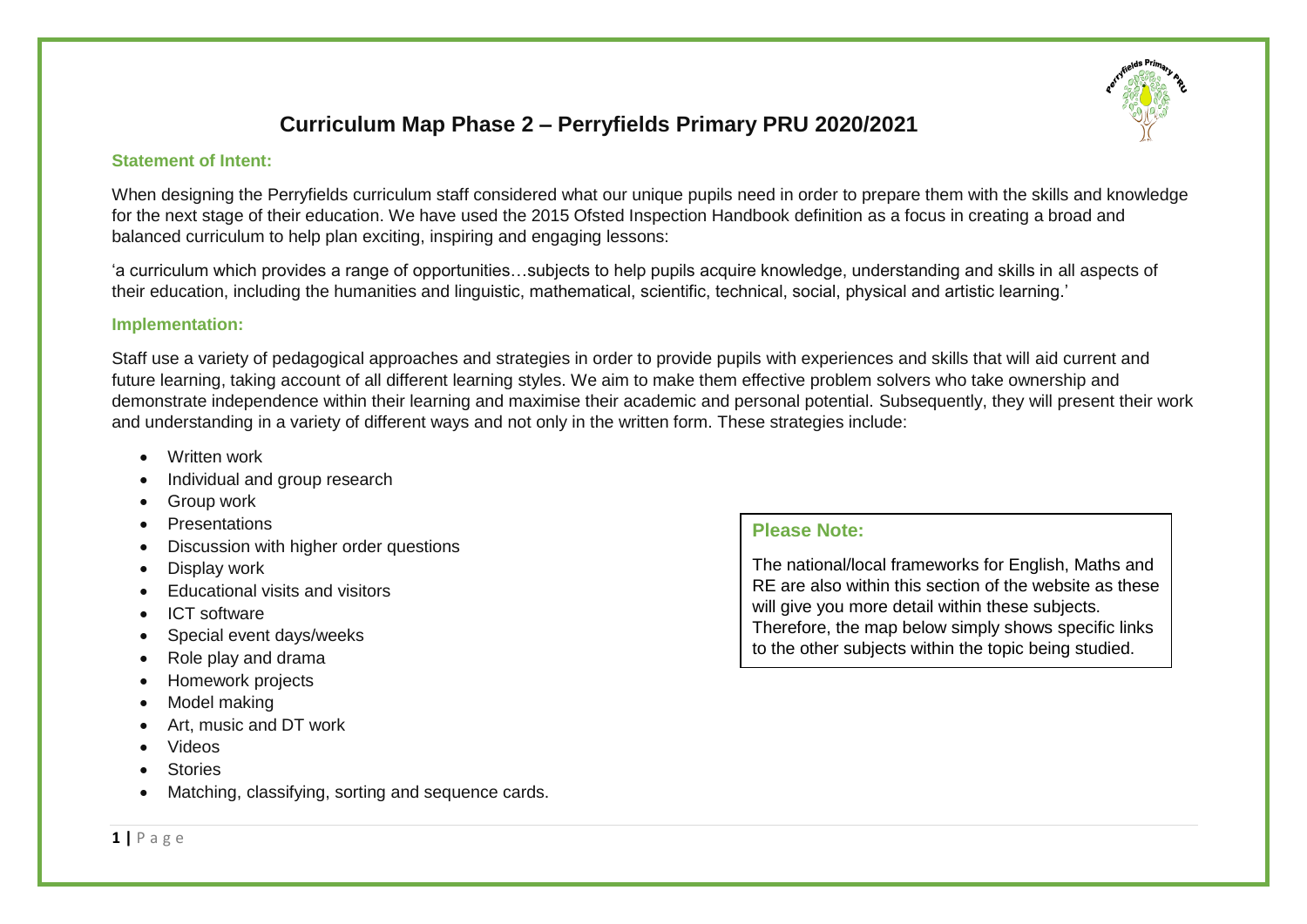

## **Autumn Term 1**

| Year 1 Cycle                                                                                                                                                                                                                                                                                                                                                                                                                                                                                                                                    | Year 2 Cycle                                                                                                                                                                                                                                                                                                                                                                                    |
|-------------------------------------------------------------------------------------------------------------------------------------------------------------------------------------------------------------------------------------------------------------------------------------------------------------------------------------------------------------------------------------------------------------------------------------------------------------------------------------------------------------------------------------------------|-------------------------------------------------------------------------------------------------------------------------------------------------------------------------------------------------------------------------------------------------------------------------------------------------------------------------------------------------------------------------------------------------|
| <b>Greece Lightning:</b>                                                                                                                                                                                                                                                                                                                                                                                                                                                                                                                        | <b>Rule Britannia:</b>                                                                                                                                                                                                                                                                                                                                                                          |
| <b>English:</b> Use information from research to debate which is best<br>- Athens or Sparta. Write a newspaper report about the battle of<br>Marathon. Read and write Greek myths; choice of activities from<br>English Quests.<br>Maths: Investigate the work of Pythagoras and other key<br>Greek mathematicians. Choice of activities from Maths<br>Quests.                                                                                                                                                                                  | English:<br>Children create newspaper reports covering the events at Lindisfarne<br>793.<br>Children create contrasting diary entries. A day in the life of a<br>Viking child/a day in the life of a child in the present day.<br>Linked activities as suggested in 'Rule Britannia' Literacy Quest.                                                                                            |
| History: Plot timeline of Ancient Greek civilization. Use artefacts<br>e.g. Greek pottery to find out about life in the era. Research<br>everyday life in Ancient Greece using a variety of sources. Find<br>out about the Ancient Greek Olympics.<br>Geography: Locate Greece on a map of Europe. Identify key<br>geographical features of Greece - locate mountains, islands,<br>neighbouring countries and seas.<br>Art: Draw/sketch Ancient Greek pots using observational<br>drawing skills. Construct and decorate a clay pot using coils | Maths: Linked activities as suggested in 'Rule Britannia' Maths<br>Quest.<br>History: Children to find out what historical artefacts tell us about the<br>way Vikings lived.<br>Children to research significant figures and events in this period.<br>Children to research and evaluate what it was like to live in Viking<br>times. (Settlement, food, law and order, Danegeld tax, costume). |
| or a thumb pot.<br>MFL: Investigate and understand Greek origins of words within<br>the English language.                                                                                                                                                                                                                                                                                                                                                                                                                                       | Geography: Children to research where the Vikings came from and<br>reasons for leaving home. Children to identify the invasions and<br>settlements of Vikings in England.                                                                                                                                                                                                                       |
|                                                                                                                                                                                                                                                                                                                                                                                                                                                                                                                                                 | Art/DT: Children to design a Viking longboat using a range of<br>materials. Children to design and make a typical Viking costume.                                                                                                                                                                                                                                                               |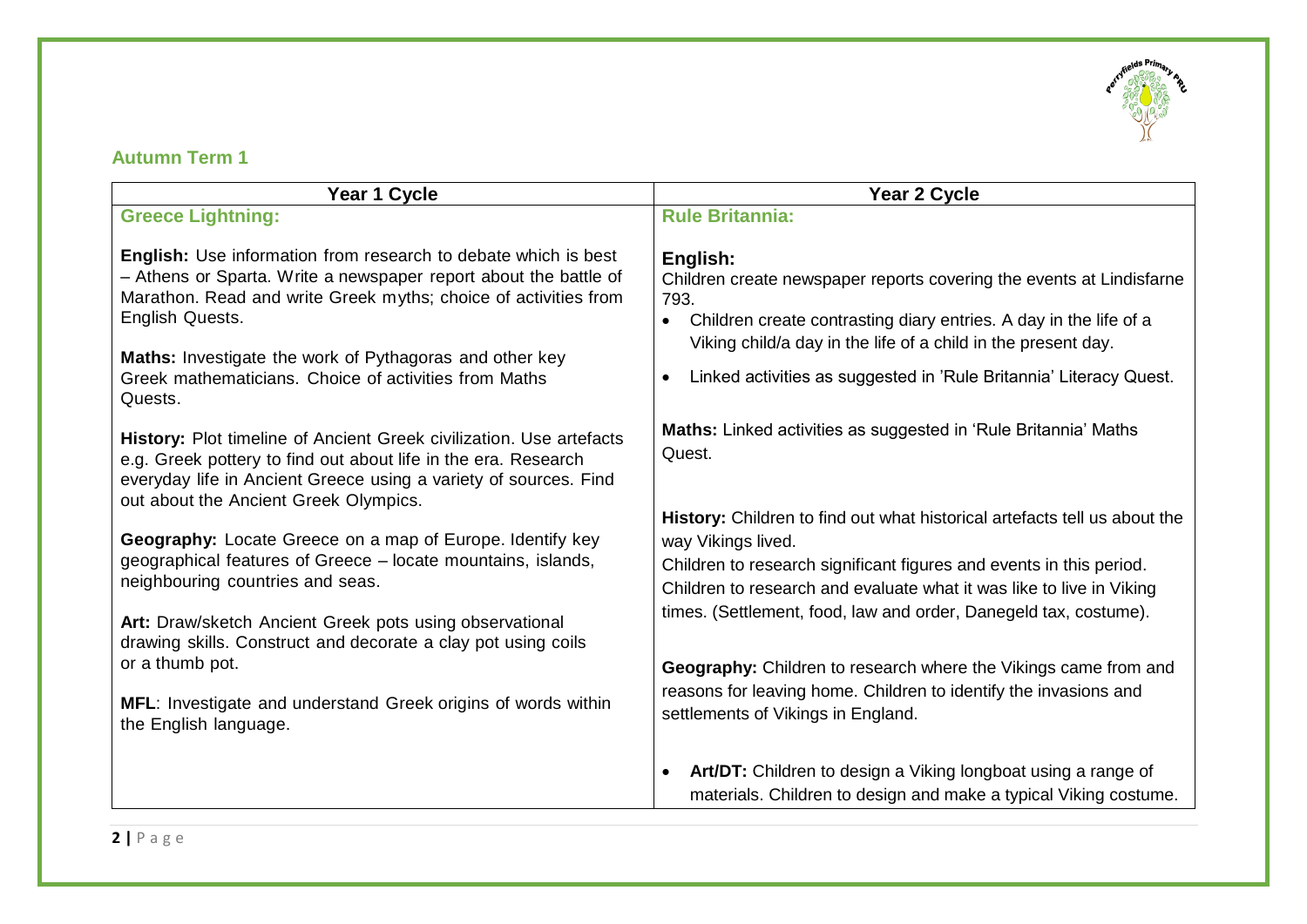

| <b>P.E.</b> Explore dance to enact a fight between the Greeks and the<br>Trojans. Explore the different sports that made up the Ancient<br>Greek Olympics. Swimming.<br>Science: Look at all the factors that have caused Greek temples to<br>erode. Conduct an experiment to find out the impact of erosion on<br>different types of rocks.<br>Homework/Independent Learning: Power projects based on:<br>1) Greek myths<br>2) Modern day Greece. | Children to create a simple cross-stitch to depict a battle scene.<br>PSHE and Citizenship: JIGSAW Children will take part in<br>$\bullet$<br>debates, justifying their opinion and ideas on tax in current and<br>past societies.<br><b>ICT/Computing:</b> Children use ICT to research facts and<br>publish/present their work in a variety of ways.<br>MFL: Use the context of a sentence or a translation dictionary to<br>work out the meaning of unfamiliar words<br>P.E. Homework/Independent Learning: see Grid - Runes<br>Learn new skills with someone at home and create your<br>piece of design using fabric/ wool (sewing, knitting,<br>crocheting etc.)<br>Use Puppet Pals or another App to retell the story of The<br><b>Battle of Hastings</b> |
|----------------------------------------------------------------------------------------------------------------------------------------------------------------------------------------------------------------------------------------------------------------------------------------------------------------------------------------------------------------------------------------------------------------------------------------------------|-----------------------------------------------------------------------------------------------------------------------------------------------------------------------------------------------------------------------------------------------------------------------------------------------------------------------------------------------------------------------------------------------------------------------------------------------------------------------------------------------------------------------------------------------------------------------------------------------------------------------------------------------------------------------------------------------------------------------------------------------------------------|
| <b>Additional Special Themes/Projects/Events:</b>                                                                                                                                                                                                                                                                                                                                                                                                  | <b>Additional Special Themes/Projects/Events:</b>                                                                                                                                                                                                                                                                                                                                                                                                                                                                                                                                                                                                                                                                                                               |
| <b>Arts Week</b><br><b>Voices and Visions</b><br><b>Greek Week</b><br>Anti Bullying and Kindness Week                                                                                                                                                                                                                                                                                                                                              | Scandinavia Food Day<br><b>Arts Week</b><br><b>Voices and Visions</b><br>Anti Bullying and Kindness Week<br>Diwali                                                                                                                                                                                                                                                                                                                                                                                                                                                                                                                                                                                                                                              |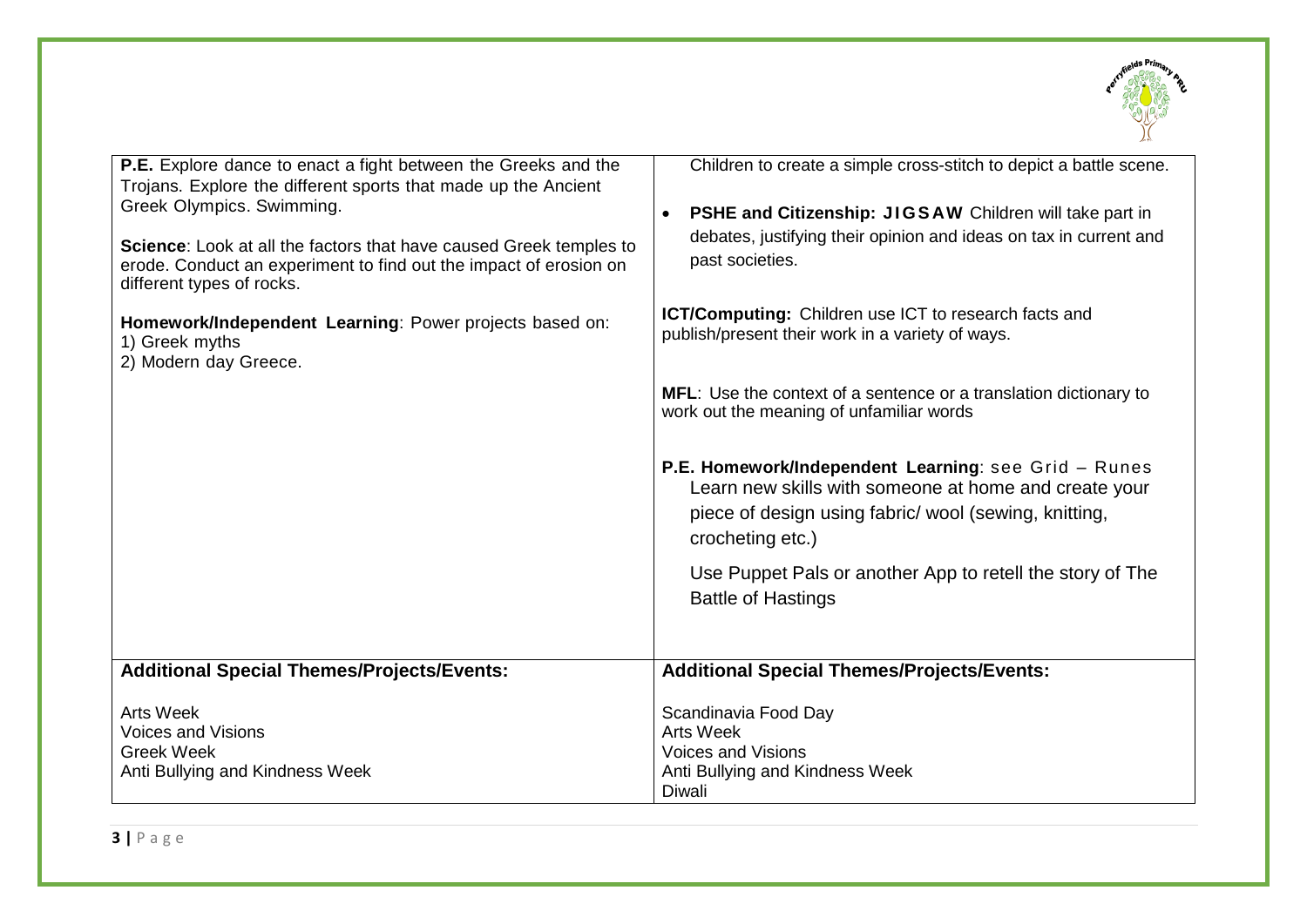

|                                                                                                                                                                                                                                                                                | Remembrance<br>St Andrew's Day                                                                               |
|--------------------------------------------------------------------------------------------------------------------------------------------------------------------------------------------------------------------------------------------------------------------------------|--------------------------------------------------------------------------------------------------------------|
| <b>Educational Visits</b><br>Mechanical Art and Design Museum -<br>History Man Visitor - Ancient Greece<br>Athletics Stadium - Worcester/Alexander Stadium Birmingham<br>Walk around Worcester looking for different examples of pillars<br>Safari Park trip linked to Science | <b>Educational Visits</b><br>Bishops Wood Centre Viking Day - Worcestershire<br>History Man Visitor - Saxons |

| Year 1 Cycle                                                                                                                                                                                                                                                                                                       | Year 2 Cycle                                                                                                                                                                                                                                                                                                                                            |
|--------------------------------------------------------------------------------------------------------------------------------------------------------------------------------------------------------------------------------------------------------------------------------------------------------------------|---------------------------------------------------------------------------------------------------------------------------------------------------------------------------------------------------------------------------------------------------------------------------------------------------------------------------------------------------------|
| <b>Battling Britain:</b>                                                                                                                                                                                                                                                                                           | <b>The Great War:</b>                                                                                                                                                                                                                                                                                                                                   |
| <b>English:</b> Links to key texts Good Night Mr Tom and Spy Watch.                                                                                                                                                                                                                                                | English: Children read a range of poems written about the<br>experiences of world war one and evaluate the different perspectives                                                                                                                                                                                                                       |
| Maths: Close links to Map work, converting standard units of                                                                                                                                                                                                                                                       | that they show. Children read different accounts of 'The Christmas'                                                                                                                                                                                                                                                                                     |
| measurement and compass work in P.E. Timelines                                                                                                                                                                                                                                                                     | Truce told in different ways and evaluate the differences between<br>narrative accounts and factual eye-witness accounts.                                                                                                                                                                                                                               |
| <b>Geography:</b> Locate Europe on a map of the world. Identify countries,<br>capital cities and flags of Europe. Find out which countries are were<br>Allies of the UK and find them on a map/identify and locate their<br>capital cities. Identify, locate and name key battles of WW2                           | <b>Maths:</b> Linked activities as suggested in 'Trench Warfare' Maths<br>Quest                                                                                                                                                                                                                                                                         |
| <b>PSHE/Citizenship:</b> Children will demonstrate a basic understanding<br>of the key reasons why WW2 started and how the parliamentary<br>system of the UK and the EU has evolved from WW2. Pupils will take<br>part in a debate using information provided. Look at propaganda and<br>how it influenced people. | History: Children research the history and power of the British<br>Empire. Children find out about key events that triggered the start of<br>the First World War-placing them on a timeline. Children use a<br>variety of historical sources to find out what life was like in the<br>trenches during The Great War. Children research the lives of key |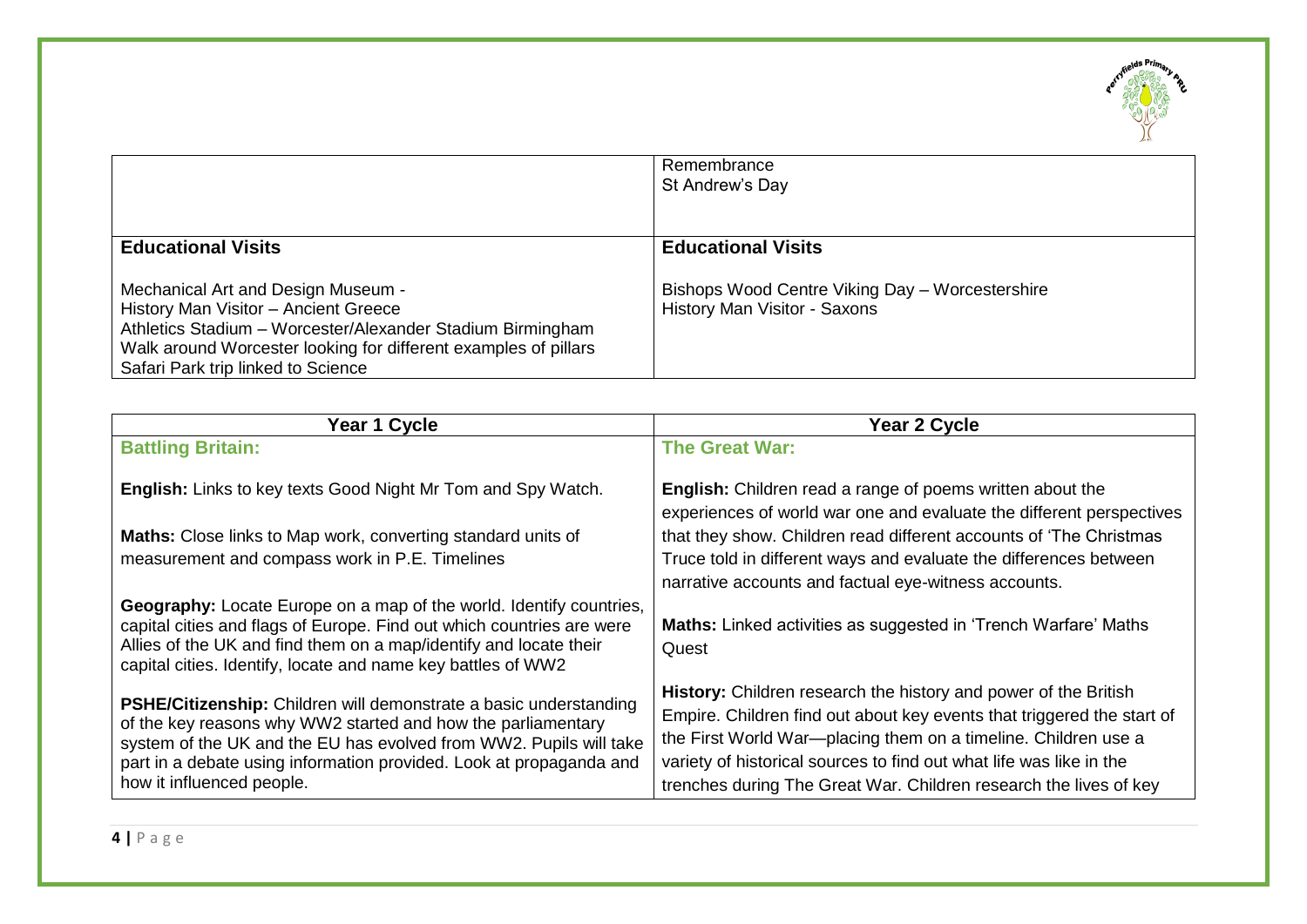

**Art:** Research works by key European artists. Use different artistic techniques to recreate some of their masterpieces.

**Science:** Children use a range of scientific skills to create a filter bed to filter contaminated water. In addition, children explain why it is important that quality standards for water are consistent across a range of countries – particularly those in Europe with land borders.

**ICT/Computing:** Use ICT to create quizzes based on an aspect of Europe. Use ICT to research information and present findings in a variety of different ways.

**PE:** Invasion Games. Orienteering/Map work, Swimming.

**Homework/Independent Learning:** Power projects based on: 1) Planning a 'Europe Day' in school. Learn songs made famous during WW2 (Good Night Mr Tom), key phrases in their home language, sample some famous food, find out about key citizens from that country. Classes share what they have learnt in a celebration assembly.

2) Research the work of key European artists that reflect a range of different styles e.g. Claude Monet, Pablo Picasso, Vincent Van Gogh, Edvard Munch, Gustav Klimt.

3)Battle/Blitz silhouettes and links to poppy field pieces of art and poetry.

women involved in the war effort. Children find out about the roles that animals played on the front line. Children find out about the events of 'The Christmas Truce' of 1914.

**Geography:** Children use maps of Europe to identify: countries that once formed the British Empire, Countries that were part of the central powers during the First World War, Countries which formed the Allied Forces during the First World War, key areas of Europe affected by the Great War e.g. Northern France. **PSHE/Citizenship:** What does the word 'sanction' mean? Discuss

the morality of the armistice agreement. Were the Allied Forces right to impose such strong penalties on Germany—what was the impact of this? Children will work as part of both ability and mixed ability groups to create presentations about different aspects of WW1. Research the different nations that formed the British Empire. Find out about the different armed forces that formed part of the 'Allied Forces' - what countries did they come from?

**Art:** Use a range of different artistic media to create evocative images of the trenches.

**Design Technology:** Design, plan, make and evaluate a model of the trenches using a range of different materials.

**ICT/Computing:** Children use ICT to research facts and publish/present their work in a variety of ways.

**PE:** Invasion Games. Swimming.

**Homework/Independent Learning:** Power projects based on: 1) Children complete tasks and plan to set up a gallery/museum to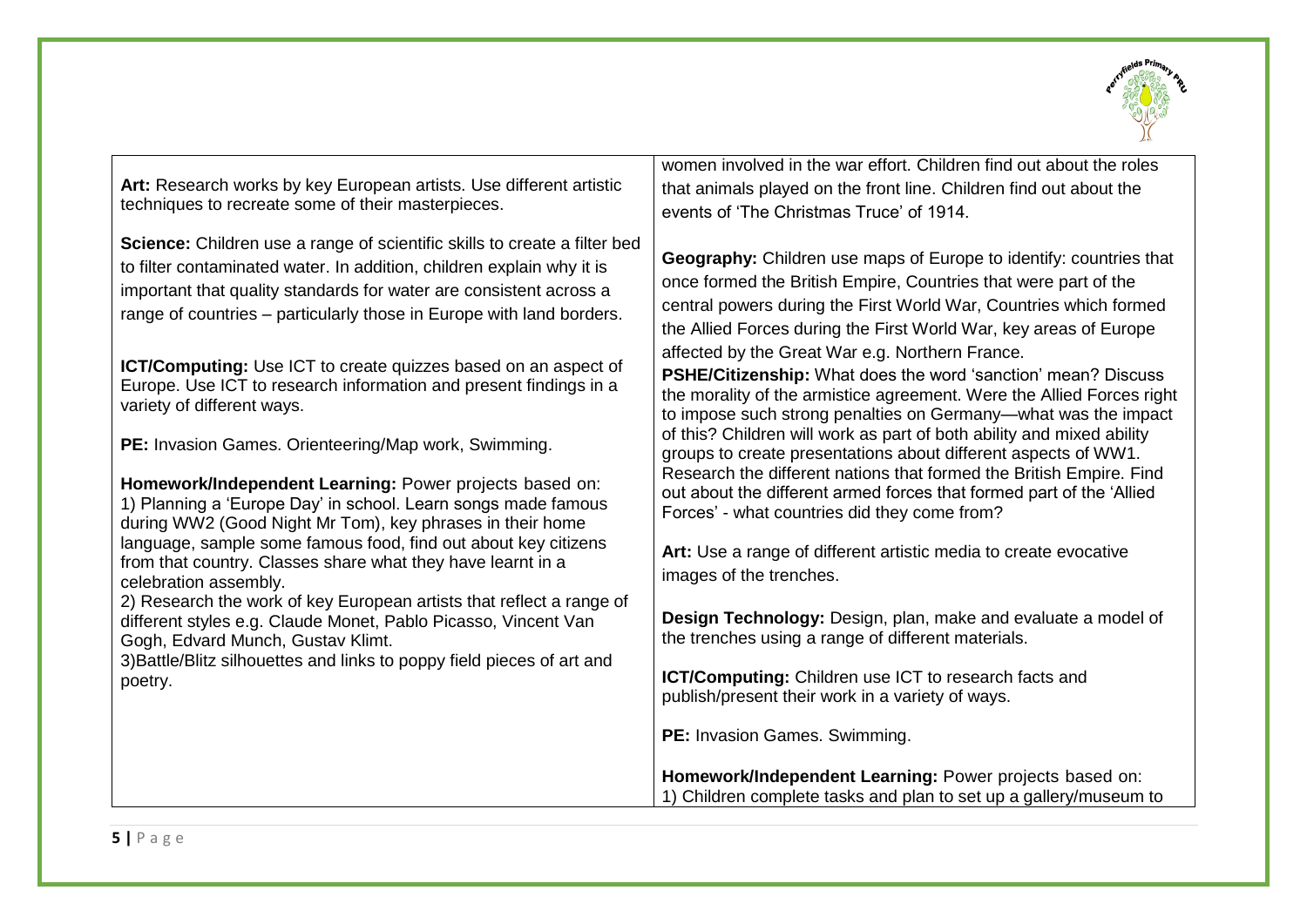

|                                                                                                                                                                            | showcase the work that they have completed as part of their project.                                                                                                                                                                                            |
|----------------------------------------------------------------------------------------------------------------------------------------------------------------------------|-----------------------------------------------------------------------------------------------------------------------------------------------------------------------------------------------------------------------------------------------------------------|
|                                                                                                                                                                            | Sex and Relationship Education: Stages of human and animal<br>development, including puberty.                                                                                                                                                                   |
| <b>Additional Special Themes/Projects/Events:</b>                                                                                                                          | <b>Additional Special Themes/Projects/Events:</b>                                                                                                                                                                                                               |
| Reach for the Stars Aspiration Week<br><b>Big Draw</b><br>VE, Armistice Day<br>St John's of Bedwardine Church<br><b>Worcester Cathedral</b><br><b>Ghullivelt Park</b>      | Reach for the Stars Aspiration Week<br>Big Draw<br><b>Animal Safety</b><br><b>Black History Month assemblies</b><br><b>Fireworks Safety</b><br>Great War Day<br>St John's of Bedwardine Church                                                                  |
| <b>Educational Visits</b>                                                                                                                                                  | <b>Educational Visits</b>                                                                                                                                                                                                                                       |
| Norton Park – WW2 signs<br>RAF Cosford - Birmingham<br>National Arboretum - Staffordshire<br>Birmingham Museum and Art Gallery<br>Hartlebury Museum, Severn Valley Railway | Norton Barracks - Worcestershire<br>National Arboretum - Staffordshire<br>Croome Court - Worcestershire<br>Fromes's Hill - Worcester<br>Worcester City Library and Museum<br>Community visitors to be interviewed/talk about the war<br>Army personnel visitors |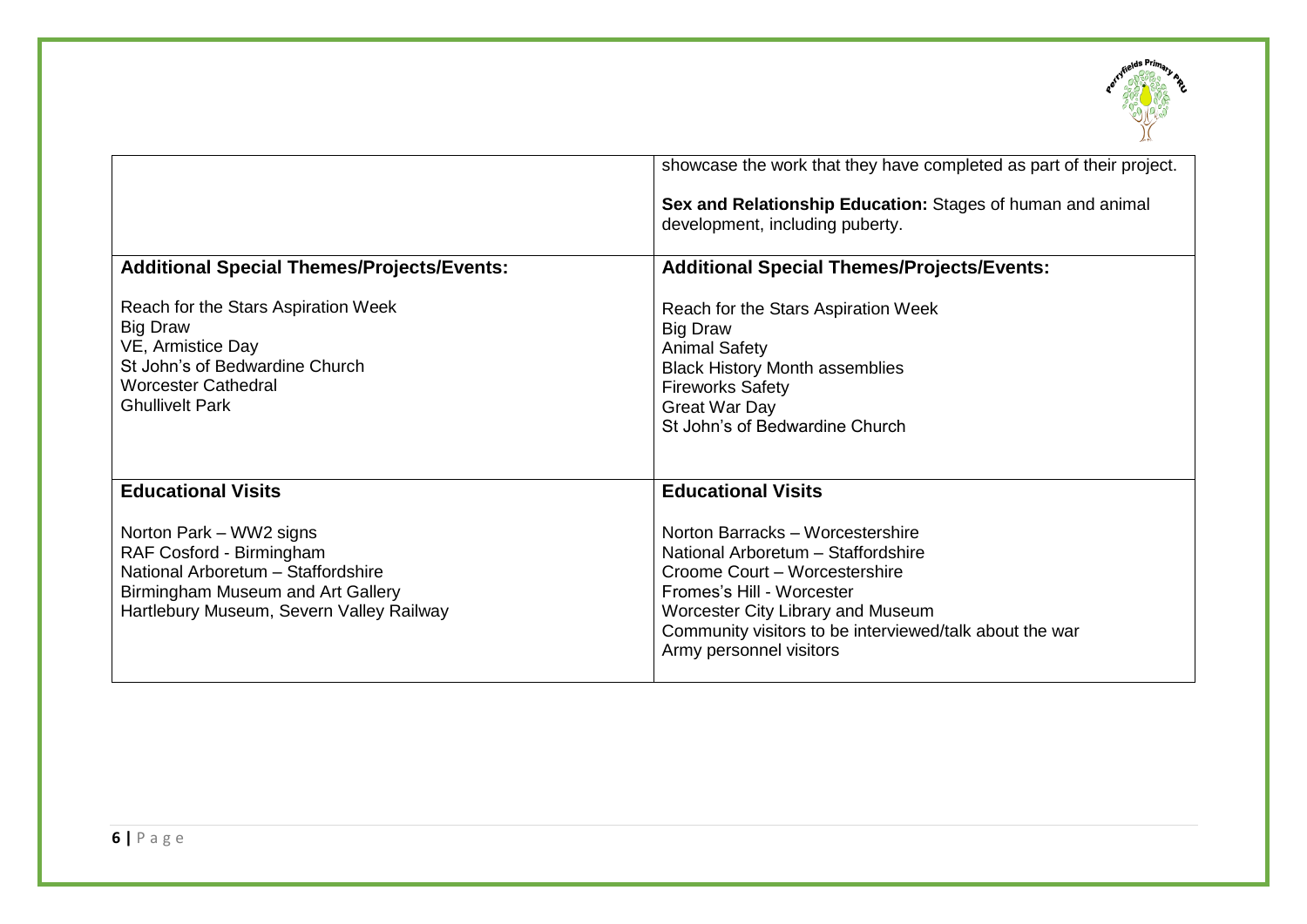## **Autumn Term 2**



# **Spring Term 1**

| Year 1 Cycle                                                                                                                                                                                                                                                   | Year 2 Cycle                                                                                                                                                                                                                 |
|----------------------------------------------------------------------------------------------------------------------------------------------------------------------------------------------------------------------------------------------------------------|------------------------------------------------------------------------------------------------------------------------------------------------------------------------------------------------------------------------------|
| <b>Walls and Barricades:</b>                                                                                                                                                                                                                                   | <b>Out of this World:</b>                                                                                                                                                                                                    |
| English: Create a newspaper report on the fall of the Berlin Wall.<br>Take part in debates about justifying building walls and<br>barricades. Use role play to explore feelings and emotions linked<br>to apartheid. Choice of activities from English Quests. | English: Write play scripts based on an alien landing. Interview<br>an astronaut. Write diary entries about life in space. Write<br>balanced arguments about space exploration. Choice of activities<br>from English Quests. |
| <b>Maths:</b> Choice of activities from Maths Quests.<br>History: Investigate castles as a form of defence. Use a variety                                                                                                                                      | <b>Maths:</b> Scale down measurements to make scale models of<br>planets within the solar system. Calculate distances to different<br>planets. Choice of activities from Maths Quests.                                       |
| of sources to find out about the history of a number of famous<br>walls e.g. Hadrian's Wall, The Berlin Wall etc. Create timelines of<br>key events linked to apartheid. Research life of Nelson Mandela.                                                      | History: Find out about key historical space events e.g. Moon<br>landing, Space race. Research key figures related to space e.g.<br>Yuri Gagarin, Neil Armstrong. Find out about historical space                            |
| Geography: Use OS Maps/Google Earth and keys to locate<br>famous walls around the world. Discuss these wall's geographical                                                                                                                                     | disasters.                                                                                                                                                                                                                   |
| significance.                                                                                                                                                                                                                                                  | Geography: Plot launch sites on world maps. Research<br>countries with space programmes.                                                                                                                                     |
| Design Technology: Design and make a model of a castle and<br>its defence system.                                                                                                                                                                              | Design Technology: Children design and make their own space<br>rocket to a design brief. Work in groups to create a model solar                                                                                              |
| Art: Explore graffiti art – create a piece of graffiti art. Children<br>create a layered piece of textile art.                                                                                                                                                 | system.                                                                                                                                                                                                                      |
| PSHE/Citizenship: Explore the feelings and emotions<br>involved with separation.                                                                                                                                                                               | Art: Use coloured chalks and shading/texture to create the<br>atmospheric landscape of different planets.                                                                                                                    |
|                                                                                                                                                                                                                                                                | PSHE/Citizenship: What nationalities are there within the<br>International Space Centre? How are they able to interact/live in                                                                                               |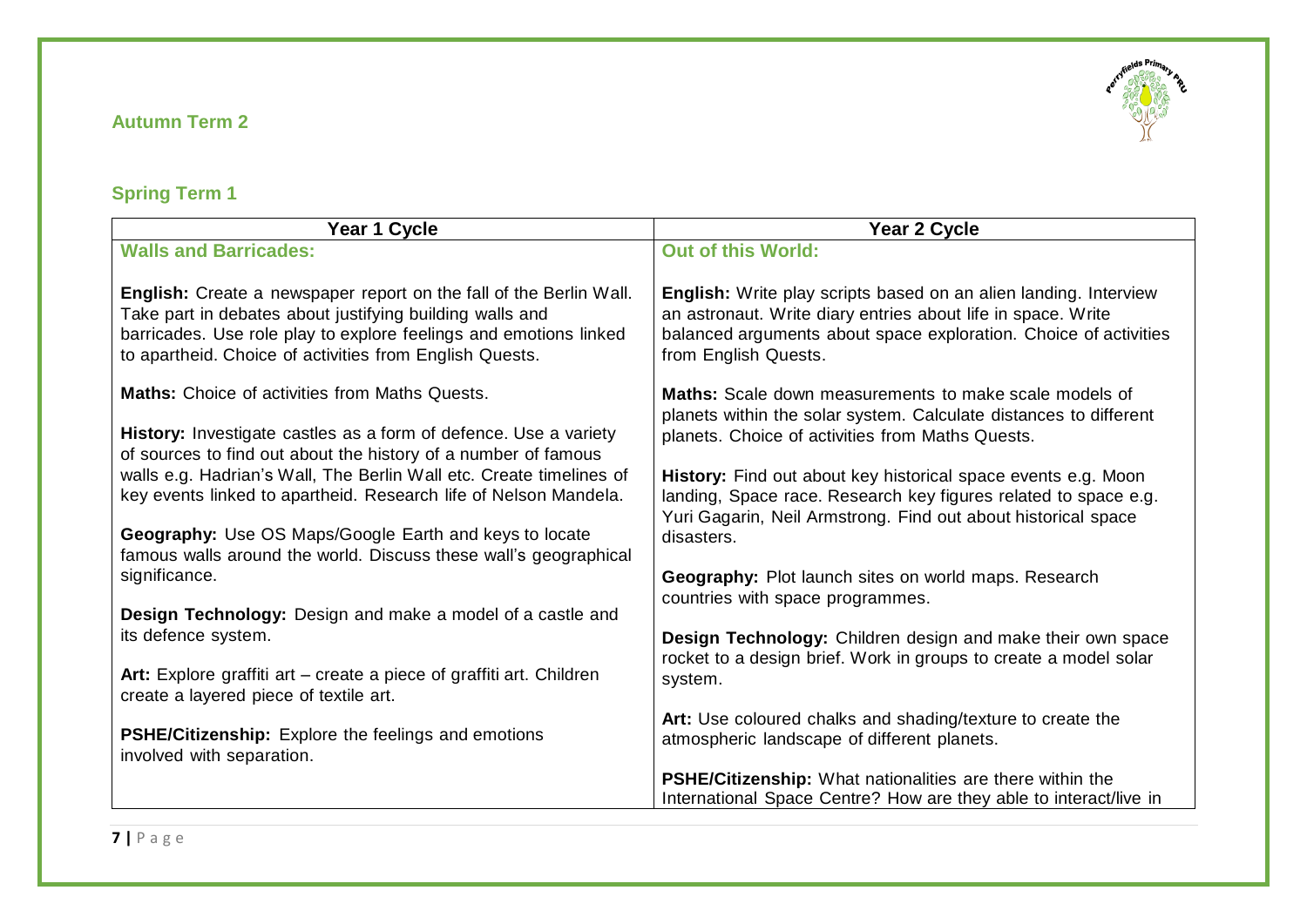

| ICT/Computing: Use and search the internet effectively and<br>safely.     | harmony? Consider moral implications of funding space<br>programmes at the expense of third world countries. Consider |
|---------------------------------------------------------------------------|-----------------------------------------------------------------------------------------------------------------------|
|                                                                           | issues of Science vs Religion.                                                                                        |
| <b>Science:</b> Conduct a forces investigation linked to moving the large | ICT/Computing: Use movie programme to create live report of                                                           |
| stones used to create great walls. Investigate properties of different    | alien landing.                                                                                                        |
| rocks.                                                                    | Science: Research astronaut's diet. Create aliens that are adapted                                                    |
|                                                                           | to the environment of different planets. Research environmental                                                       |
| PE: Invasion Games. Swimming.                                             | conditions of different planets to draw conclusions about which                                                       |
|                                                                           | would best support life. Research different time zones around the                                                     |
| Homework/Independent Learning: Power projects based on:                   | world.                                                                                                                |
| 1) Castle defences                                                        | Music: Compose a soundtrack to a video of a shuttle launch.                                                           |
| 2) Famous walls.                                                          | PE: Create an alien dance to 'Sci-fi' music. Swimming.                                                                |
|                                                                           | Homework/Independent Learning: Power projects based on:                                                               |
|                                                                           | 1) The Space Race                                                                                                     |
|                                                                           | 2) Alien life.                                                                                                        |
| <b>Additional Special Themes/Projects/Events:</b>                         | <b>Additional Special Themes/Projects/Events:</b>                                                                     |
|                                                                           | The Big Sing                                                                                                          |
| The Big Sing                                                              | Chinese Week - Chinese New Year                                                                                       |
| Chinese Week - Chinese New Year 5/2/19                                    | St David's Day                                                                                                        |
| St David's Day $-1/3/19$                                                  | St Patrick's Day - 17/3/20                                                                                            |
| St Patrick's Day $- 17/3/19$                                              | Spring Begins - 20/3/20                                                                                               |
| Spring Begins - 20/3/19                                                   | <b>BST Begins - 31/3/20</b>                                                                                           |
| <b>BST Begins - 31/3/19</b>                                               |                                                                                                                       |
| <b>Educational Visits</b>                                                 | <b>Educational Visits</b>                                                                                             |
|                                                                           |                                                                                                                       |
| <b>Warwick Castle</b>                                                     | National Space Centre - Nottingham                                                                                    |
| Raglan and Whites Castle - Wales                                          | <b>Chinese Restaurant</b>                                                                                             |
| West Bromwich Albion FC Stadium Tour - Birmingham                         |                                                                                                                       |
|                                                                           |                                                                                                                       |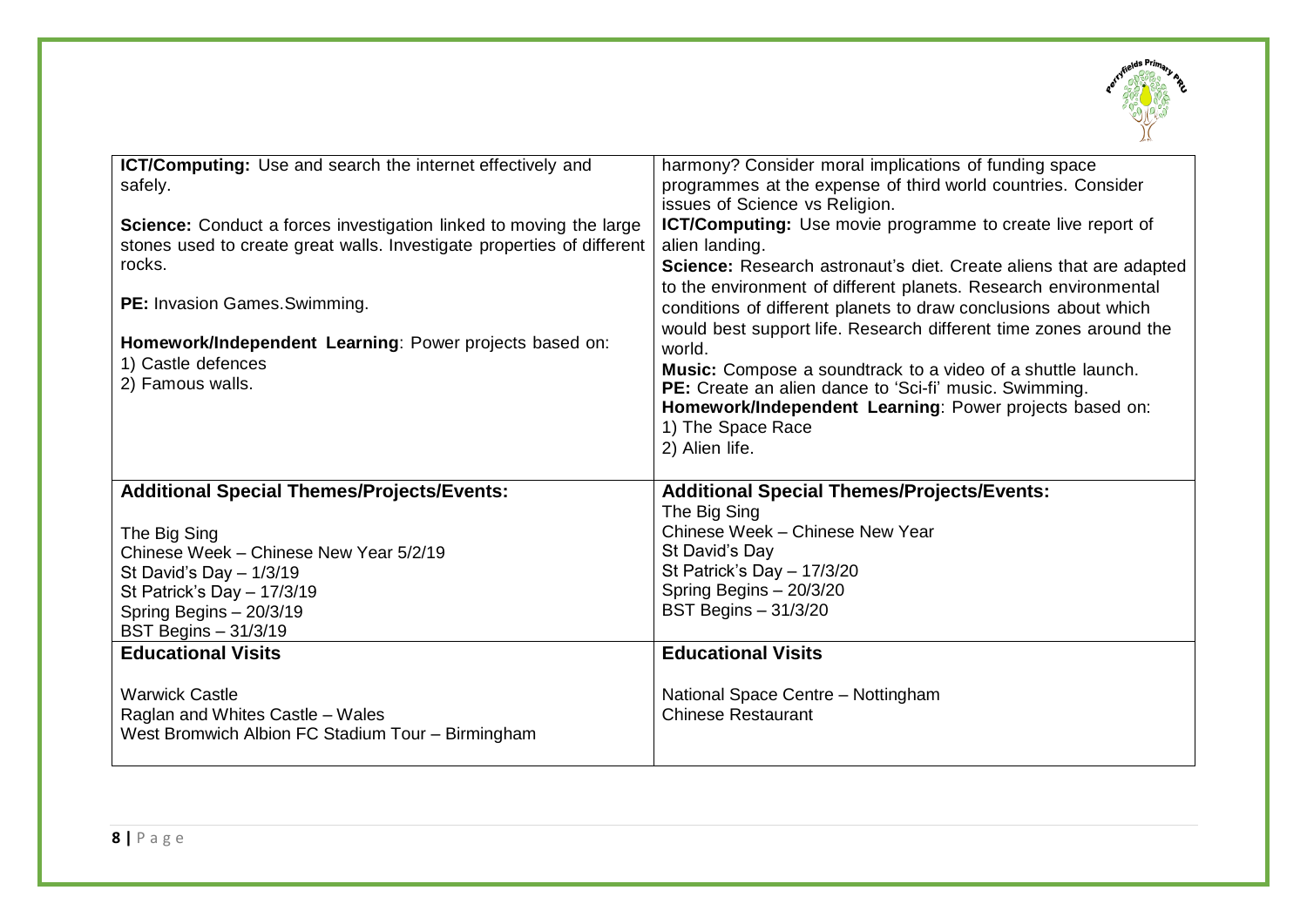## **Spring Term 2**



| Year 1 Cycle                                                                                                                                                                                                                                                                       | Year 2 Cycle                                                                                                                                                                                                                                                                                                                                                                             |
|------------------------------------------------------------------------------------------------------------------------------------------------------------------------------------------------------------------------------------------------------------------------------------|------------------------------------------------------------------------------------------------------------------------------------------------------------------------------------------------------------------------------------------------------------------------------------------------------------------------------------------------------------------------------------------|
| <b>Disasters:</b>                                                                                                                                                                                                                                                                  | <b>Mexico and the Mayans:</b>                                                                                                                                                                                                                                                                                                                                                            |
| English: Create newspaper reports based on Vesuvius                                                                                                                                                                                                                                | <b>English:</b> Write a historical diary entry based on 'A day in the life                                                                                                                                                                                                                                                                                                               |
| erupting in Pompeii. Choice of activities from English Quests.                                                                                                                                                                                                                     | of'. Write your own version of a Mayan myth or legend. Write a<br>newspaper article on Mayan sacrifice. Write a travel guide on                                                                                                                                                                                                                                                          |
| Maths: Create spreadsheets and databases linked to<br>Earthquake data. Choice of activities from Maths Quests.                                                                                                                                                                     | visiting Mexico. Choice of activities from English Quests.                                                                                                                                                                                                                                                                                                                               |
|                                                                                                                                                                                                                                                                                    | Maths: Children solve problems linked to budgeting and money                                                                                                                                                                                                                                                                                                                             |
| History: Research famous earthquakes/volcanic eruptions from                                                                                                                                                                                                                       | linked to holidaying in Mexico. Calculate distances to and within                                                                                                                                                                                                                                                                                                                        |
|                                                                                                                                                                                                                                                                                    | activities from Maths Quests.                                                                                                                                                                                                                                                                                                                                                            |
| Geography: Identify fault lines and tectonic plates on a world                                                                                                                                                                                                                     |                                                                                                                                                                                                                                                                                                                                                                                          |
| Research the impact on people and places.                                                                                                                                                                                                                                          | including lifestyle and key beliefs. Offer historical opinions as to                                                                                                                                                                                                                                                                                                                     |
|                                                                                                                                                                                                                                                                                    |                                                                                                                                                                                                                                                                                                                                                                                          |
| using a range of materials.                                                                                                                                                                                                                                                        | Geography: Use map skills to locate cities and countries of the                                                                                                                                                                                                                                                                                                                          |
| Art: Artwork based on Pompeii figures using chalk/charcoal<br>and Modroc.                                                                                                                                                                                                          | geographical features of Mexico and the UK including climate,<br>size, land use etc.                                                                                                                                                                                                                                                                                                     |
| <b>Citizenship:</b> Research the role of charities in providing aid for                                                                                                                                                                                                            | Art/Design Technology: Design and make a Mayan inspired                                                                                                                                                                                                                                                                                                                                  |
|                                                                                                                                                                                                                                                                                    | Mexican food.                                                                                                                                                                                                                                                                                                                                                                            |
| <b>ICT/Computing:</b> Use Morfo or another app to create a virtual                                                                                                                                                                                                                 |                                                                                                                                                                                                                                                                                                                                                                                          |
|                                                                                                                                                                                                                                                                                    | PSHE/Citizenship: Learn about the systems and forms of                                                                                                                                                                                                                                                                                                                                   |
|                                                                                                                                                                                                                                                                                    |                                                                                                                                                                                                                                                                                                                                                                                          |
|                                                                                                                                                                                                                                                                                    |                                                                                                                                                                                                                                                                                                                                                                                          |
|                                                                                                                                                                                                                                                                                    |                                                                                                                                                                                                                                                                                                                                                                                          |
| the past.<br>map. Identify the cause of earthquakes and volcanic eruptions.<br>Design Technology: Design and make models of volcanoes<br>victims of natural disasters<br>volcano expert.<br><b>Music:</b> Creating a musical composition based on images of a<br>volcano erupting. | Mexico. Solve problems involving time zones. Choice of<br>History: Research the ancient civilization of the Mayans,<br>why the Mayans 'disappeared'.<br>world and identify lines of latitude and longitude. Compare<br>mask using mouldable materials. Prepare and cook healthy<br>government in Mexico.<br><b>ICT/Computing:</b> Use and search the internet effectively and<br>safely. |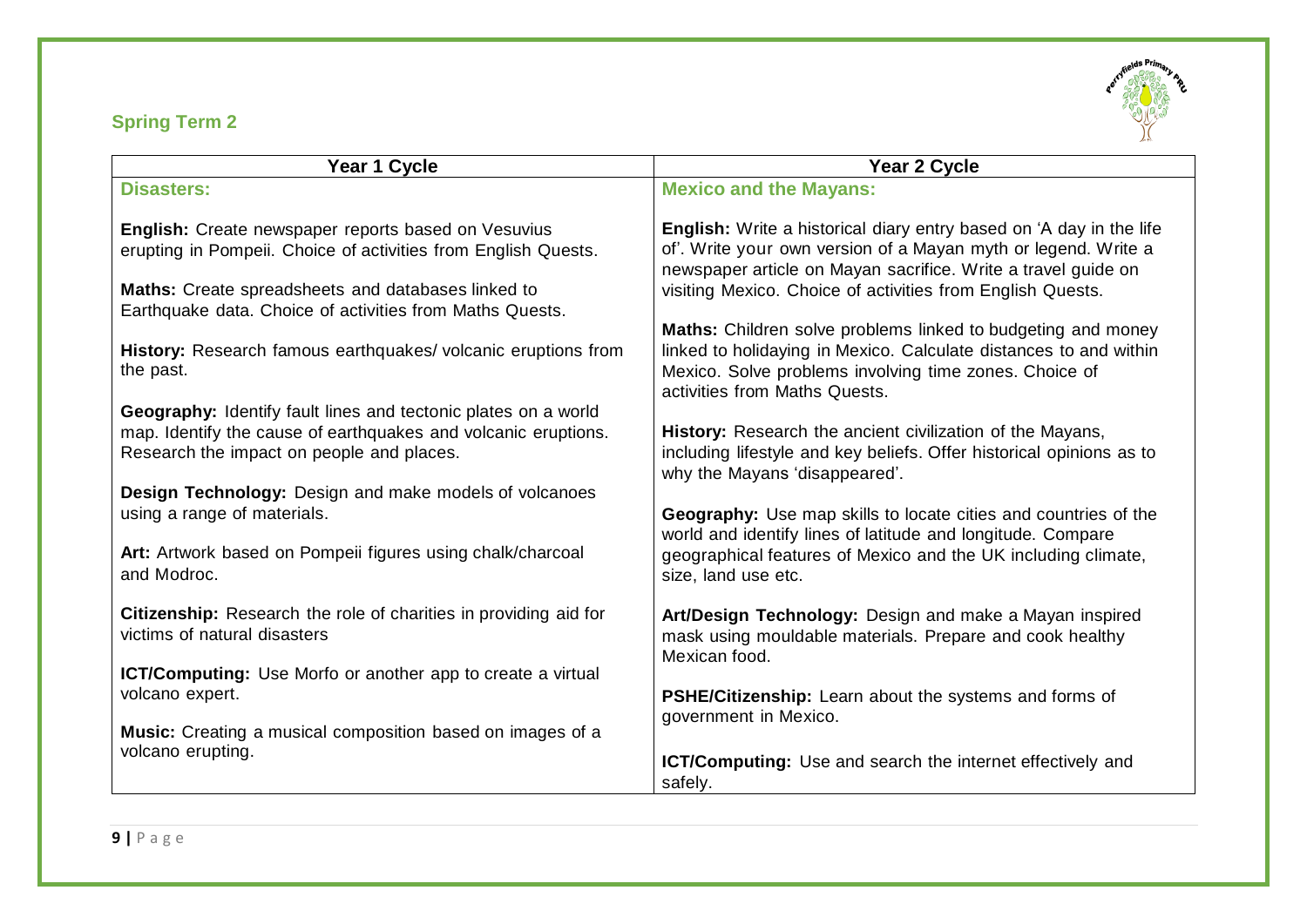

| <b>PSHE/Citizenship:</b> Considering what constitutes a disaster. Why do<br>people choose to live in the shadow of a volcano or in an earthquake<br>zone?<br>PE: Net/wall and striking/fielding Games. Swimming. | MFL: Learn a range of key phrases in Spanish.<br>Science: Investigate how we could keep people cool in warm<br>countries.                |
|------------------------------------------------------------------------------------------------------------------------------------------------------------------------------------------------------------------|------------------------------------------------------------------------------------------------------------------------------------------|
| Homework/Independent Learning: Power projects based on:<br>1) Volcanoes and Earthquakes<br>2) Destruction caused by disasters.                                                                                   | Music: Compose and perform music to accompany a<br>Mayan ritual.<br>PE: Compose, rehearse and perform your own Mayan dance.<br>Swimming. |
|                                                                                                                                                                                                                  | Homework/Independent Learning: Power projects based on:<br>1) Modern day Mexico<br>2) The Mayans.                                        |
| <b>Additional Special Themes/Projects/Events:</b>                                                                                                                                                                | <b>Additional Special Themes/Projects/Events:</b>                                                                                        |
| World Book Day - 7/3/19<br><b>Health Education and Science Week</b><br>Easter<br>St George's Day 23/4/19                                                                                                         | <b>Mexican Food Week</b><br>World Book Day - 7/3/20<br><b>Health Education and Science Week</b><br>Easter<br>St George's Day 23/4/20     |
| <b>Educational Visits</b>                                                                                                                                                                                        | <b>Educational Visits</b>                                                                                                                |
| Thinktank - Birmingham                                                                                                                                                                                           | Cadbury World - Birmingham<br><b>Chesters Mexican Restaurant</b>                                                                         |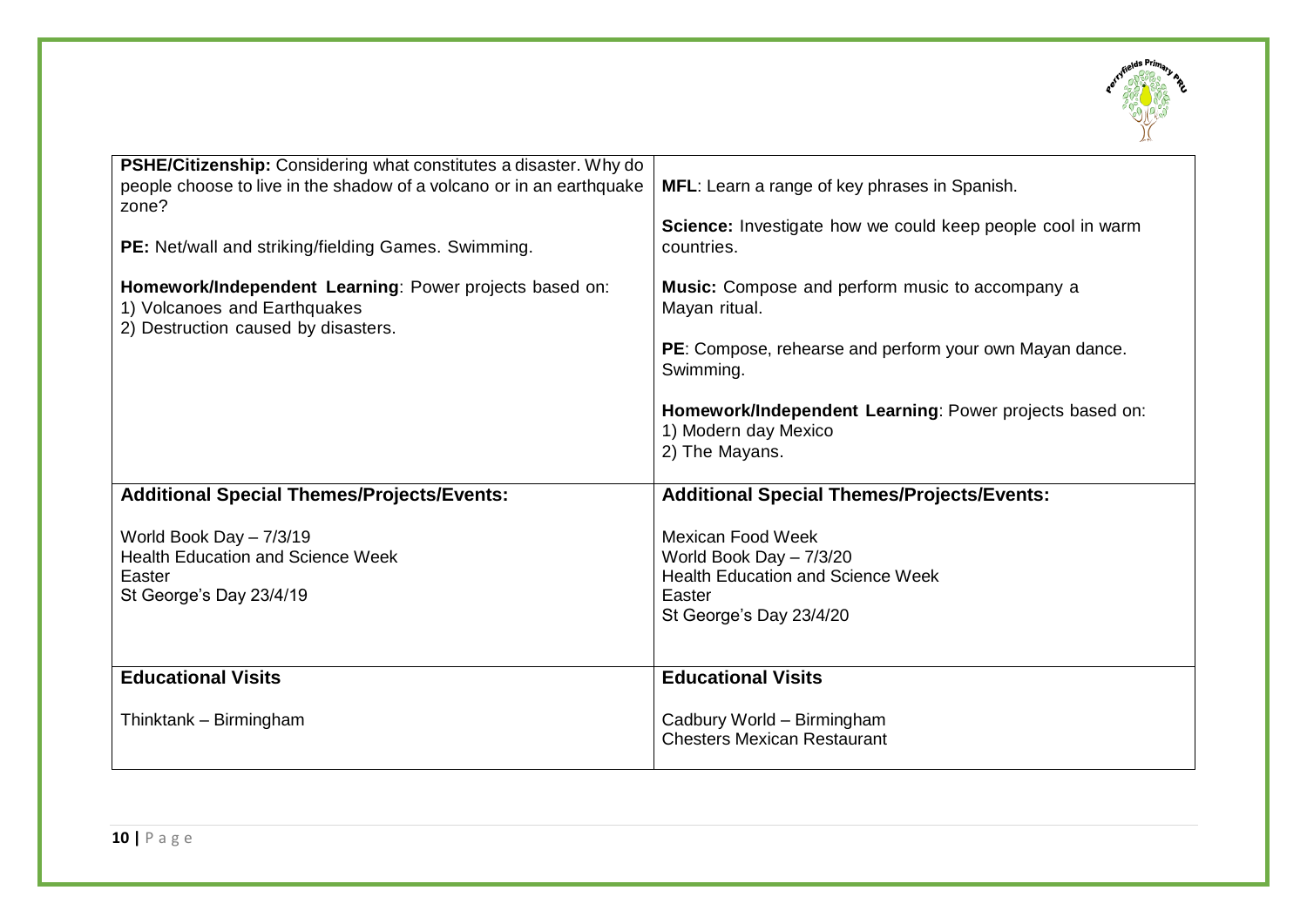## **Summer Term 1**



| Year 1 Cycle                                                                                                                                                                                                                                                                         | Year 2 Cycle                                                                                                                                                                                                                                    |
|--------------------------------------------------------------------------------------------------------------------------------------------------------------------------------------------------------------------------------------------------------------------------------------|-------------------------------------------------------------------------------------------------------------------------------------------------------------------------------------------------------------------------------------------------|
| <b>Wonder Women:</b>                                                                                                                                                                                                                                                                 | <b>Yes Minister:</b>                                                                                                                                                                                                                            |
| English: Create balanced arguments on which 'Hidden Figure' should<br>be given a statue in Parliament Square. Design a 'Vote for Women'<br>poster. Create a news story presentation about the Parliament Square<br>Statue Campaign.                                                  | <b>English:</b> Write letters to an MP about a national or local issue.<br>Evaluate a manifesto as a source of persuasive writing. Recount<br>a trip to the Council Chambers/Houses of Parliament. Choice of<br>activities from English Quests. |
| Maths: Solve a range of mathematical problems related to Space.<br>Science: Use scientific observations to design, make and extract a<br>model of a fossil. Show some understanding about key scientific<br>developments in radioactivity. Identify and sort X-Rays of the human     | Maths: Children solve problems linked to budgeting and<br>money management. Analyse data from statistics $-$ e.g. voting<br>patterns. Choice of activities from Maths Quests.                                                                   |
| skeleton.<br>History: Gather key facts about significant female historic figures in<br>science and politics. Understand about the history of gender equality.                                                                                                                        | <b>History:</b> Trace the origins of the parliamentary system. Find out<br>about the Gunpowder plot. Find out about the battle for the vote<br>- suffragettes etc.                                                                              |
| Research the work of palaeontologists and the formation and<br>excavation pre-historic fossils.                                                                                                                                                                                      | Geography: Use map skills to locate different forms of<br>government across the world. Look at the location of                                                                                                                                  |
| <b>PSHE/Citizenship:</b> Research the different ways that political<br>activists have fought for gender equality.                                                                                                                                                                    | constituencies in the UK. Look at the political party map from the<br>general election - Why are some parties more popular in<br>different areas of the country?                                                                                |
| Art & Design technology: Use a range of materials and tools to<br>design, make and extract a clay fossil. Use prints of historic, political<br>posters to design and create own interpretations.                                                                                     | Design Technology: Design and make a 'guy' of a famous figure<br>within popular culture.                                                                                                                                                        |
| <b>ICT/Computing:</b> Use ICT to create quizzes based on an aspect of<br>Europe and to research information and present findings in a variety                                                                                                                                        | Art: Create a poster campaign for a political party and design a<br>logo. Use paints to create a painting based on Houses of<br>Parliament by Claude Monet.                                                                                     |
| of different ways. Use a range of applications and devices in order<br>to communicate ideas, work and messages for a news presentation.<br>Design Technology: Use a range of skills to disassemble a soft toy<br>and recognize the different materials and their properties. Explain | <b>PSHE/Citizenship:</b> Discuss the importance of rules in society.<br>Understand the political voting system of the UK, including first-                                                                                                      |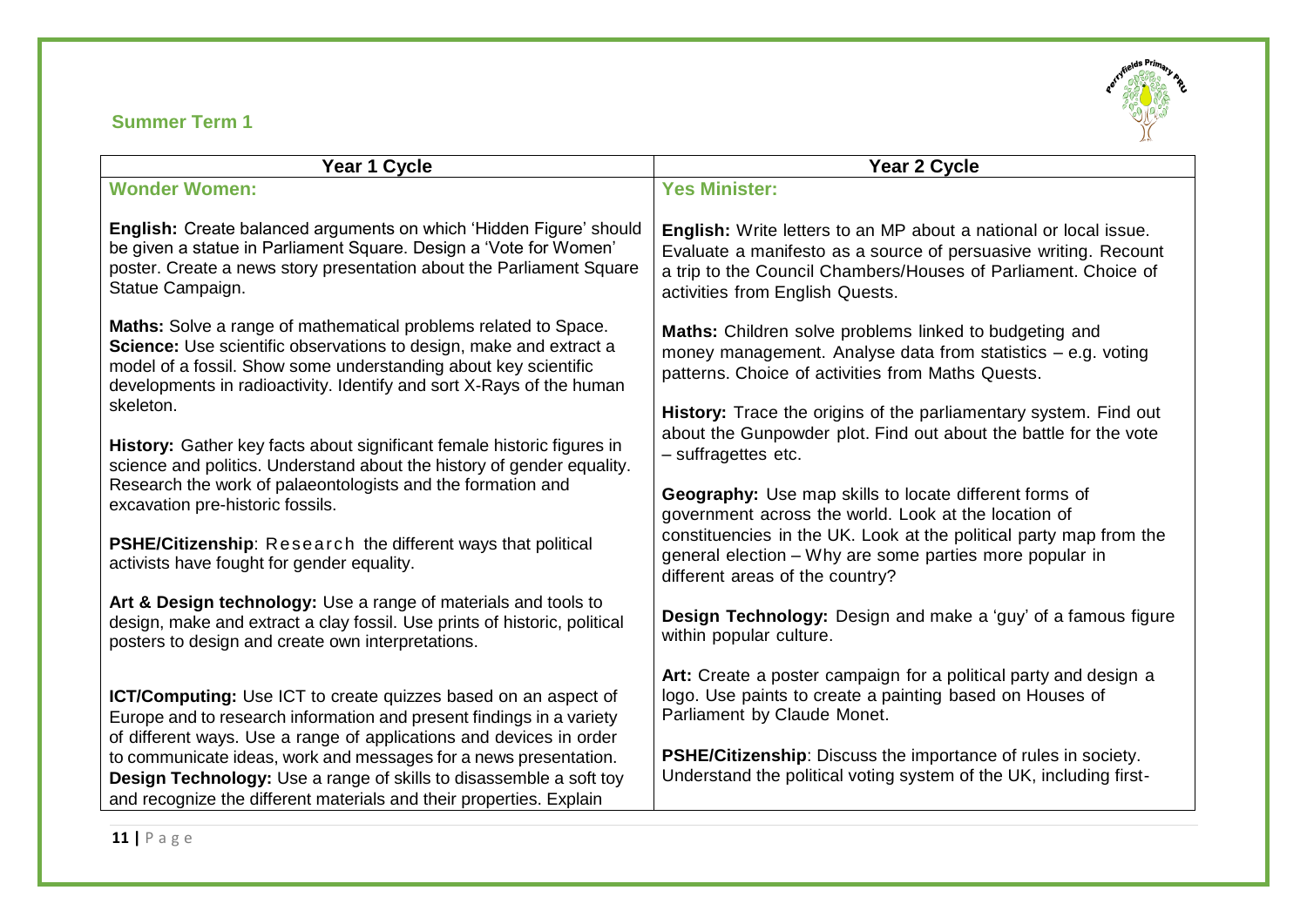

| some simple features that make the toys safe for children to play with.<br>Explain why some materials are suitable and others are unsuitable for<br>children to play with. Children will explain why it is important to have<br>laws that ensure that toys are manufactured safely.<br><b>PE:</b> Net/wall and striking/fielding Games. Swimming.<br>Homework/Independent Learning: Power project based on<br>significant women in the history of science and politics. | past-the-post voting. Evaluate alternative systems e.g. proportional<br>representation.<br><b>ICT/Computing:</b> Use ICT to research facts and publish/present<br>work in a variety of ways.<br><b>Music:</b> Compose a new song based around the title 'If I ruled the<br>world'.<br>Science: Investigate properties of different materials through work<br>on creating 'A Bonfire Guy.'<br><b>PE:</b> Net/wall and striking/fielding Games. Swimming.<br>Homework/Independent Learning: Power projects based on:<br>1) My political party<br>2) The Gunpowder Plot. |
|-------------------------------------------------------------------------------------------------------------------------------------------------------------------------------------------------------------------------------------------------------------------------------------------------------------------------------------------------------------------------------------------------------------------------------------------------------------------------|-----------------------------------------------------------------------------------------------------------------------------------------------------------------------------------------------------------------------------------------------------------------------------------------------------------------------------------------------------------------------------------------------------------------------------------------------------------------------------------------------------------------------------------------------------------------------|
| <b>Additional Special Themes/Projects/Events:</b>                                                                                                                                                                                                                                                                                                                                                                                                                       | <b>Additional Special Themes/Projects/Events:</b>                                                                                                                                                                                                                                                                                                                                                                                                                                                                                                                     |
| <b>Road Safety</b><br>Careers Day<br>Mental Health Awareness Week 13/5/19 - Self Image                                                                                                                                                                                                                                                                                                                                                                                  | <b>Road Safety</b><br><b>Careers Day</b><br>Mental Health Awareness Week 13/5/20                                                                                                                                                                                                                                                                                                                                                                                                                                                                                      |
| <b>Educational Visits</b>                                                                                                                                                                                                                                                                                                                                                                                                                                               | <b>Educational Visits</b>                                                                                                                                                                                                                                                                                                                                                                                                                                                                                                                                             |
| Llanrug Residential - Wales<br><b>Worcester Racecourse</b>                                                                                                                                                                                                                                                                                                                                                                                                              | Llanrug Residential - Wales<br>Guildhall - Mayor's Parlour<br><b>Council Chambers - Worcester</b><br>Houses of Parliament - London                                                                                                                                                                                                                                                                                                                                                                                                                                    |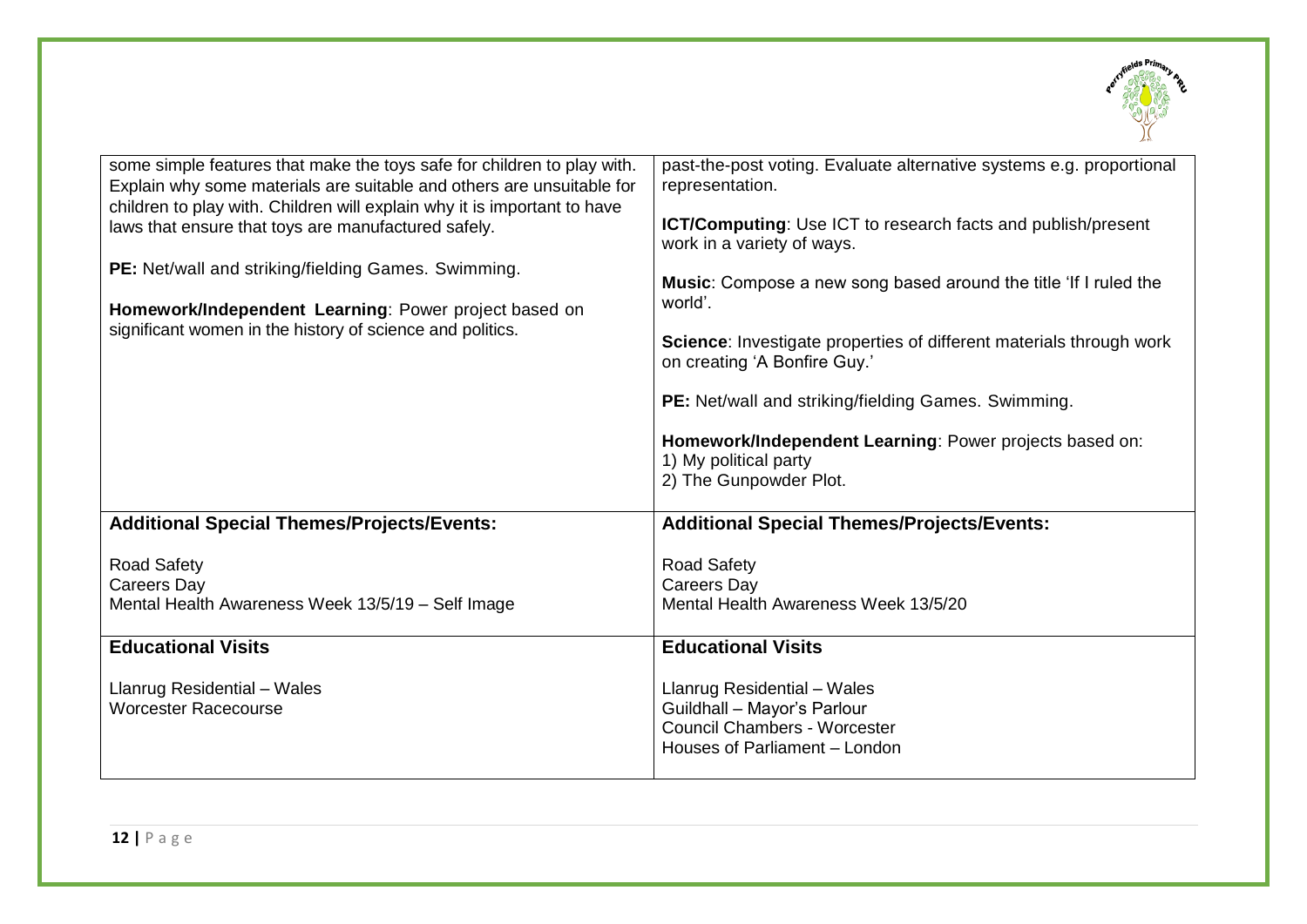## **Summer Term 2**



| Year 1 Cycle                                                                                                                                                                                    | Year 2 Cycle                                                                                                                                                       |
|-------------------------------------------------------------------------------------------------------------------------------------------------------------------------------------------------|--------------------------------------------------------------------------------------------------------------------------------------------------------------------|
| <b>Britain at Play:</b>                                                                                                                                                                         | <b>Wild Waters:</b>                                                                                                                                                |
| <b>English:</b> Create a leaflet about leisure centre facilities. Write<br>blogs based on major sporting events. Create an information text                                                     | <b>English:</b> Choice of activities from English Quests.                                                                                                          |
| on the history of Wimbledon. Choice of activities from English<br>Quests.                                                                                                                       | <b>Maths:</b> Choice of activities from Maths Quests.                                                                                                              |
|                                                                                                                                                                                                 | History: Investigate why settlers throughout history have                                                                                                          |
| Maths: Represent data about how children spend their leisure<br>time in a number of ways. Create a plan of a new gym/leisure<br>centre. Calculate areas and perimeters/cost of equipment etc.   | chosen to live near rivers. Investigate historical significance of<br>certain rivers e.g. Nile.                                                                    |
| Choice of activities from Maths Quests.                                                                                                                                                         | <b>Geography:</b> Locate rivers around the world and in the $UK -$                                                                                                 |
|                                                                                                                                                                                                 | naming cities/counties, countries, continents where they are                                                                                                       |
| History: Find out about the history of key sporting events e.g.                                                                                                                                 | found. Look at the physical features of rivers linked to the water                                                                                                 |
| Wimbledon. Create a timeline of key sporting events. Find out<br>about famous sporting heroes.                                                                                                  | cycle. Conduct fieldwork in the local environment. Study of<br>people and place – why do people live near rivers?                                                  |
| <b>Geography:</b> Explore Ordnance Survey Maps of the local area -<br>identify places for leisure activities. Look at land use - locate<br>parks and other recreation areas.                    | <b>Design Technology:</b> Competition to design and build a bridge -<br>selecting, joining and combining materials to make the strongest<br>structure possible.    |
| Design Technology: Create a plan/design of a new leisure<br>centre. Choose materials to furnish.                                                                                                | Art: Artist study on the work of Monet and his piece 'Water'<br>Lilies.'                                                                                           |
| Art: Create a 3D sculpture based on a chosen sport. Create<br>sketches of people in motion.                                                                                                     | <b>PSHE/Citizenship:</b> Consider issues of floods and other natural<br>disasters caused by water $-$ what is the impact of flooding on<br>people and communities? |
| <b>ICT/Computing:</b> E-safety – Discuss issues of privacy and<br>safety with regards to online gaming. Introduce blogging as a<br>means of communicating. Create web blogs of sporting events. | ICT/Computing: Use spreadsheets to organise and present data<br>linked to the bridge challenge.                                                                    |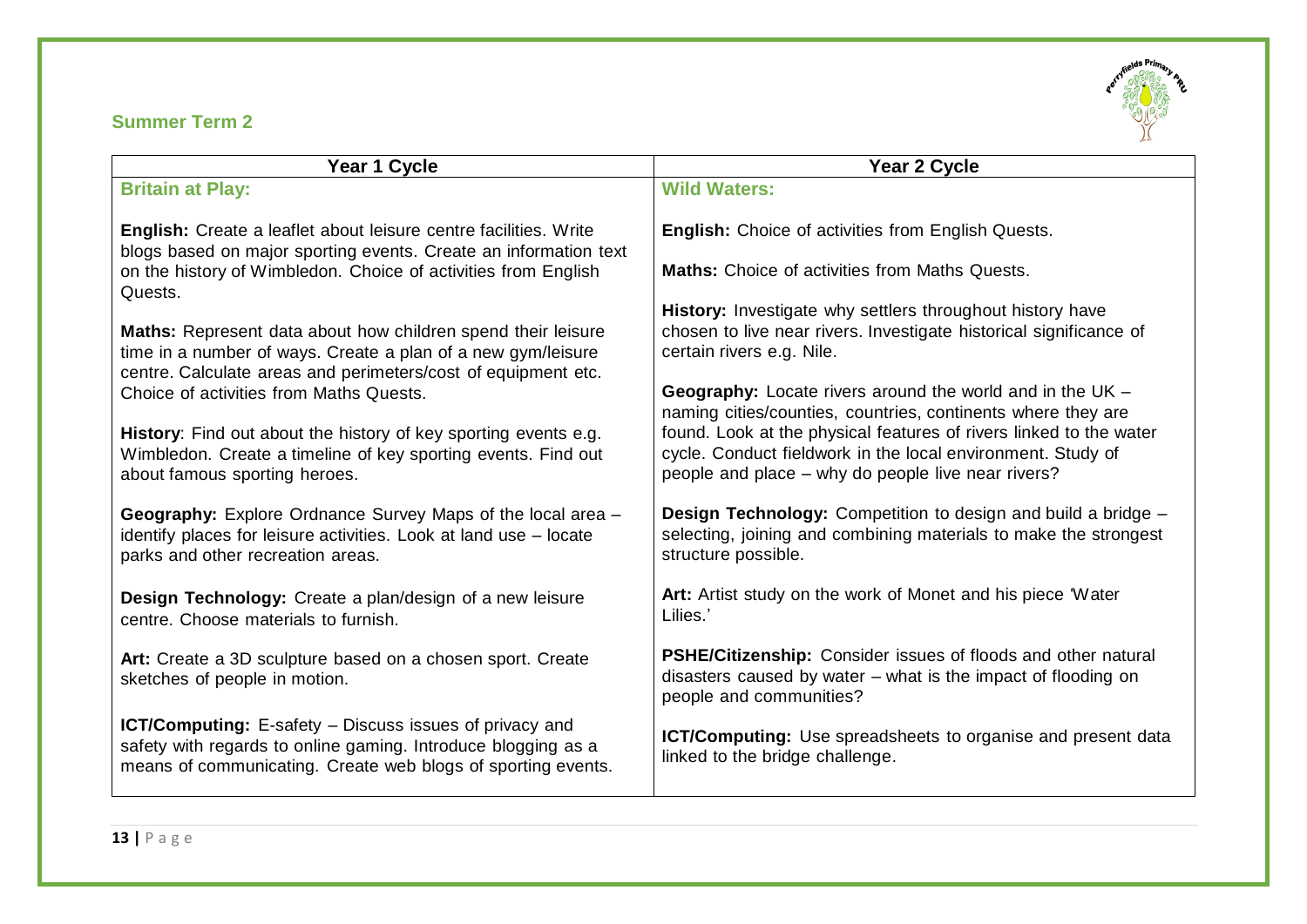

| Science: Gardening teams set up small plots within local grounds | <b>Science:</b> Study of the Water Cycle and its importance – changing |
|------------------------------------------------------------------|------------------------------------------------------------------------|
| - find out about how plants grow. Look at the composition of a   | state – solids, liquids and gases.                                     |
| healthy meal.                                                    | <b>Music:</b> Create a soundscape to describe the journey of a river.  |
|                                                                  | RE: Explore the religious significance of rivers e.g. Ganges.          |
| <b>Music:</b> Explore types of popular music- create a new rap.  | PE: Net/wall and striking/fielding Games. Swimming.                    |
|                                                                  | Homework/Independent Learning: Power projects based on:                |
| PE: Net/wall and striking/fielding Games. Swimming.              | 1) Water all around us                                                 |
|                                                                  | 2) Watercolours.                                                       |
| Homework/Independent Learning: Power projects based on:          | Sex and Relationship Education: Keeping Healthy, Dental                |
|                                                                  | Hygiene, Personal Hygiene, Relationships.                              |
| 1) My leisure Journal                                            |                                                                        |
| 2) A History of Sport.                                           |                                                                        |
| <b>Additional Special Themes/Projects/Events:</b>                | <b>Additional Special Themes/Projects/Events:</b>                      |
|                                                                  | <b>India Week</b>                                                      |
| <b>European Country Day</b>                                      | E-Safety Week                                                          |
| E-Safety Week                                                    | <b>Canal Safety</b>                                                    |
| Carers Day                                                       | Carers Day                                                             |
| Transition                                                       | Transition                                                             |
| <b>Educational Visits</b>                                        | <b>Educational Visits</b>                                              |
|                                                                  |                                                                        |
| St John's/Legends Gym David Lloyd - Worcester                    | Canal Trip - Worcester                                                 |
| Cripplegate Park - Worcester                                     | National Drowning Awareness Organisation - Worcester                   |
| Weston Super Mare - Beach                                        | Lower Moor - Worcestershire                                            |
| <b>Worcester Racecourse</b>                                      | Woodfield House Camping Residential - Kidderminster                    |
|                                                                  |                                                                        |
|                                                                  |                                                                        |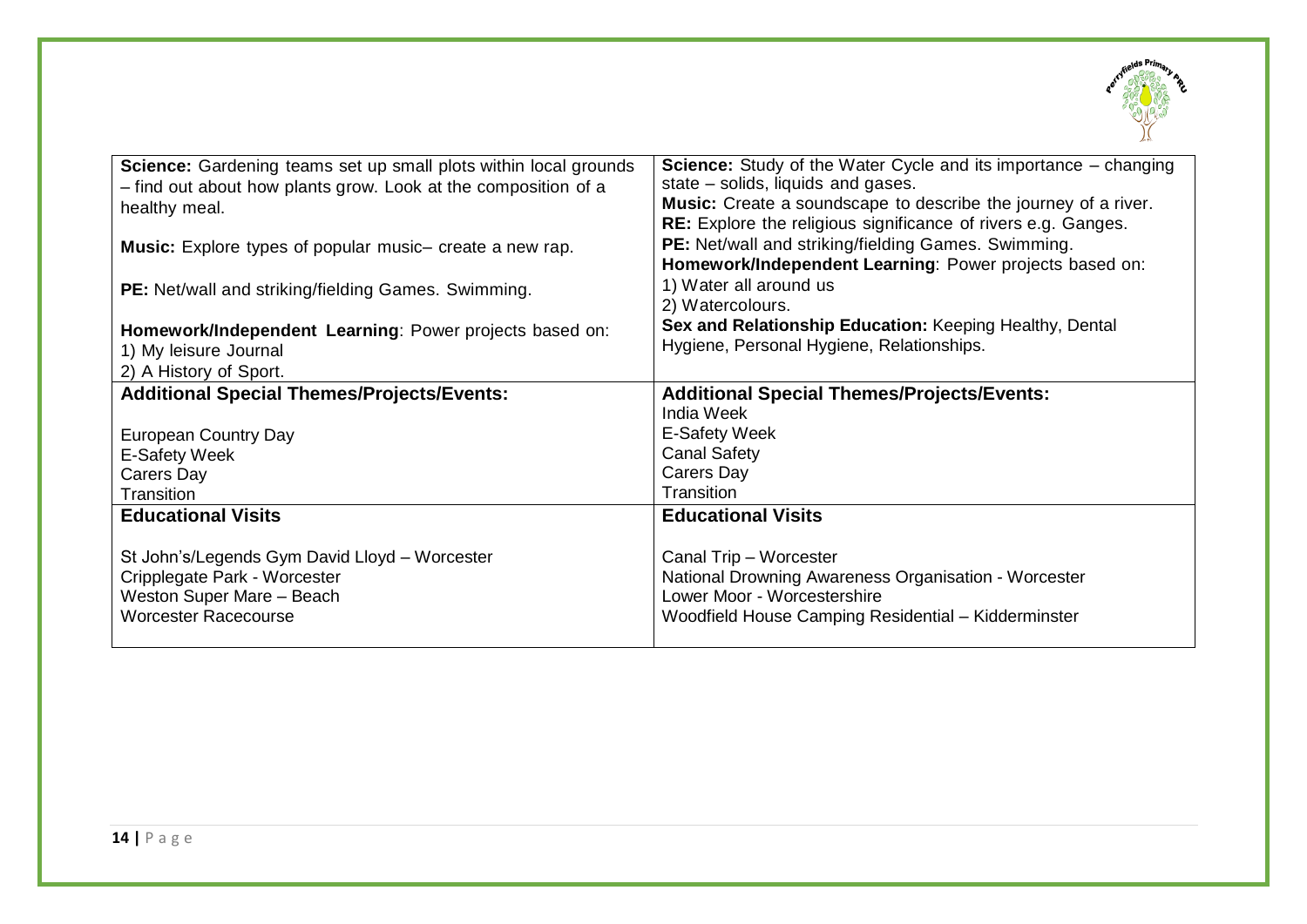

In addition to the above curriculum Perryfields pupils also have the opportunity to receive the following enrichment activities through local visits and visitors:

| Acton Mill Care Farm – every other week | <b>Perdiswell Park</b>                             |
|-----------------------------------------|----------------------------------------------------|
| Swimming - weekly                       | <b>Ghulevelt Park</b>                              |
| Mixed martial arts - weekly             | Restaurants – Indian, Chinese, Italian and Mexican |
| Drum tuition - weekly                   | Tesco                                              |
| Art therapy - twice weekly              | <b>Canal and Rivers Trust</b>                      |
| THRIVE $-$ daily                        | <b>Mosaic Artist</b>                               |
| Therapy dog visits - daily              | <b>History visitors</b>                            |
| Ukulele lessons - weekly                | School nurse                                       |
| Worcester Woods                         | Dental nurse                                       |
| Cooking lessons                         | Theatre groups                                     |
| <b>County Hall visit</b>                | Animal Mania                                       |
| <b>Guildhall Visit</b>                  | St Peter's Church - Malawi                         |
| The Hive Library Visit                  | <b>Community Support Officers</b>                  |
| Beanies Café Visit                      | Performing musical groups                          |
| Reverend Phil Thompson assemblies       | <b>Beekeeper</b>                                   |
| Reverend Rich Jackson assemblies        | Fireman                                            |
| African assembly visitor                | <b>Witley Court</b>                                |
| <b>Fortis Housing</b>                   | Worcester University - Inclusion Games             |
| Food bank                               | Yoga                                               |
| Severn Flats - Cripplegate Tower        |                                                    |
| Swan Theatre – pantomime                |                                                    |
|                                         |                                                    |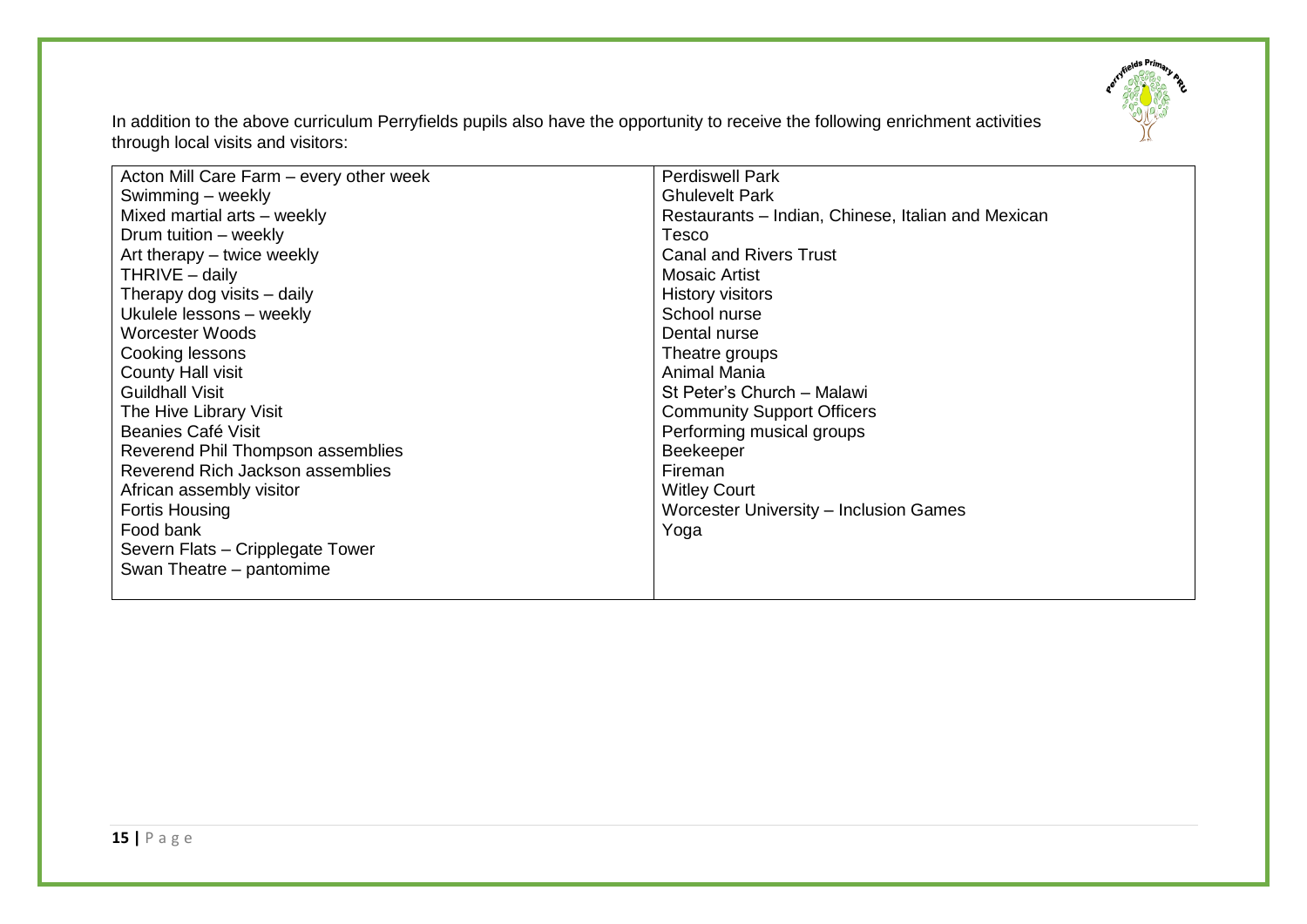#### **Alternative: Summer Term 2**

#### **Year 1 Cycle**

### **Travels to Tokyo:**

**English:** Create a leaflet about the history of the Olympics. Write blogs based on major sporting events. Create an information text on the Japan and the landmarks/visitor attractions available to see by tourists.

**Maths:** Represent data about how children spend their leisure time in a number of ways. Create a plan of a new gym/leisure centre. Calculate areas and perimeters/cost of equipment etc. Choice of activities from Maths Quests. Facts linked to distances to travel to and around Japan and distances of events. Pupils to measure and record their sporting activities.

**History**: Find out about the history of key sporting events e.g. Wimbledon. Create a timeline of key sporting events and Olympic events. Find out about famous Olympic sporting heroes.

**Geography:** Explore geographical features of Japan. Explore Ordnance Survey Maps of the local area – identify places for leisure activities. Look at land use – locate parks and other recreation areas.

**Design Technology:** Create a plan/design of a new leisure centre. Choose materials to furnish.

**Art:** Create a 3D sculpture based on a chosen sport. Create sketches of people in motion. Look at traditional Japanese Art (The Wave)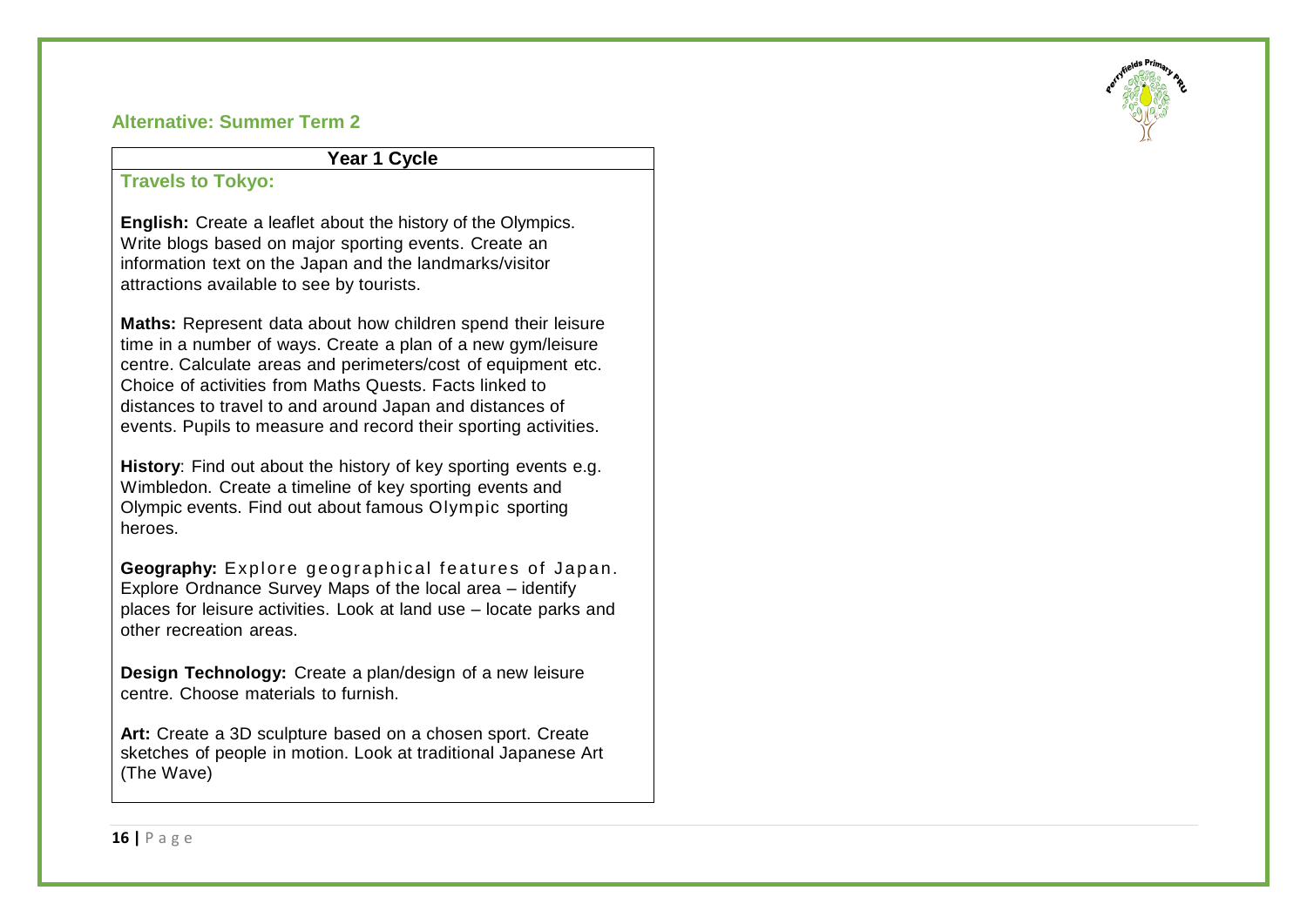**ICT/Computing:** E-safety – Discuss issues of privacy and safety with regards to online gaming. Introduce blogging as a means of communicating. Create web blogs of sporting events.

**Science:** Gardening teams set up small plots within local grounds – find out about how plants grow. Look at the composition of a healthy meal.

**Music:** Explore types of popular music– create a new rap. Explore Japanese traditional music and music associated with the Olympics.

**PE:** Olympic sports including**:** Net/wall and striking/fielding Games. Swimming.

**Homework/Independent Learning**: Power projects based on:

1) My leisure Journal

2) A History of Sport.

## **Additional Special Themes/Projects/Events:**

Olympics / sports day European Country Day E-Safety Week Carers Day **Transition** 

## **Educational Visits**

Nunnery Wood Athletics track St John's/Legends Gym David Lloyd – Worcester Cripplegate Park - Worcester Weston Super Mare – Beach Worcester Racecourse